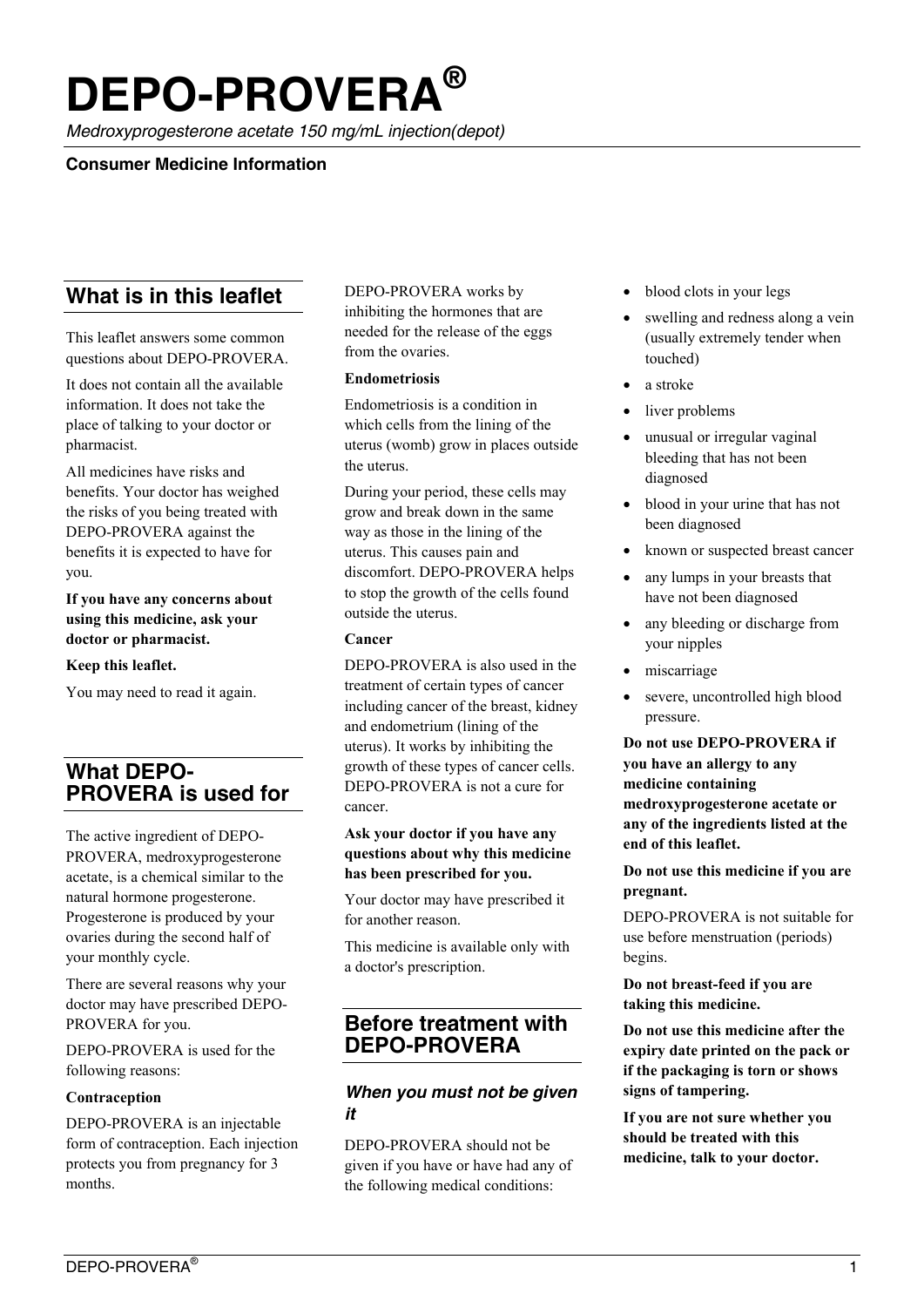## *Before treatment with DEPO-PROVERA*

**Tell your doctor if you have allergies to any other medicines, foods, preservatives or dyes.**

**Tell your doctor if you are pregnant or intend to become pregnant.**

**Tell your doctor if you are breastfeeding or plan to breast-feed.**

**Tell your doctor if you have or have had any of the following medical conditions:**

- blood clots in your legs
- clotting disorders
- sudden partial or complete loss of vision
- swollen red veins
- abnormal menstrual periods including unusual or irregular bleeding or spotting
- stroke
- cancer including breast cancer or a family history of breast cancer
- bone disease or a family history of bone disease, such as brittle bones (osteoporosis)
- any problems with your breasts
- blood pressure problems
- epilepsy
- migraine
- asthma
- heart problems
- kidney problems
- liver problems
- diabetes
- depression
- any condition that may affect your bone mass e.g., excessive alcohol intake, smoking, anorexia, bone disease or long term treatment with either corticosteroids or medicines for epilepsy.

**If you have not told your doctor about any of the above, tell him/her before you start treatment with DEPO-PROVERA.**

DEPO-PROVERA is intended to prevent pregnancy. It will not protect you from sexually transmitted diseases such as AIDS (HIV), Hepatitis B and C, genital herpes, genital warts, syphilis or gonorrhoea.

Clinical studies suggest if you are under 35 years of age when you first start treatment with DEPO-PROVERA, you may have a slightly increased risk of developing breast cancer. This is similar to the risk with oral contraceptives (the Pill). If you have any concerns about this, please discuss them with your doctor.

Using DEPO-PROVERA may result in a decrease in the amount of calcium stored in your bones. This could increase your risk of developing brittle bones (osteoporosis), which can lead to bone breakages in later life. This affects women of all ages. However, it can be greater if you are under 18 years old. Your doctor will assess this risk before giving you DEPO-PROVERA and if you continue using DEPO-PROVERA for more than 2 years. If you are under 18 years old, the amount of calcium in your bones will start to recover to its original level once you stop treatment with DEPO-PROVERA. If you are over 18 years old, the calcium levels in your bones may only partially recover to its original level.

**Talk to your doctor if you have any concerns over the risk of developing osteoporosis.**

## *Taking other medicines*

**Tell your doctor or pharmacist if you are taking any other medicines, including:**

- all prescription medicines
- all medicines, vitamins, herbal supplements or natural therapies you buy without a prescription from a pharmacy, supermarket, naturopath or health food shop.

Some medicines may be affected by DEPO-PROVERA or may affect how well it works. You may need different amounts of your medicines, or you may need to take different medicines. Your doctor will advise you.

**Tell your doctor or pharmacist if you are taking aminoglutethimide, a medicine used to treat breast cancer.**

Your doctor and pharmacist have more information on medicines to be careful with or avoid while using this medicine.

# **How DEPO-PROVERA is given**

DEPO-PROVERA is given as an injection into the muscle of your upper arm or buttock. Your doctor or a trained nurse will give you the injection.

The dose and the treatment period for DEPO-PROVERA will depend on the condition for which you have been prescribed this medicine.

#### **Contraception**

The recommended dose for effective contraception is 150 mg every three months.

If you are using DEPO-PROVERA as a contraception for the first time, your doctor or trained nurse will advise you on the changes to expect when you start treatment.

It is important that you make arrangements to return to your doctor every three months, for your injection, to ensure that pregnancy is prevented.

If you are using DEPO-PROVERA as a contraceptive for the first time, your first injection should be given during the first 5 days after the start of your normal monthly period.

If you are using DEPO-PROVERA as a form of contraception after the birth of your baby and you are not breast-feeding, the first injection should be given within 5 days after the baby is born.

If you are breast-feeding the first injection should be given 6 weeks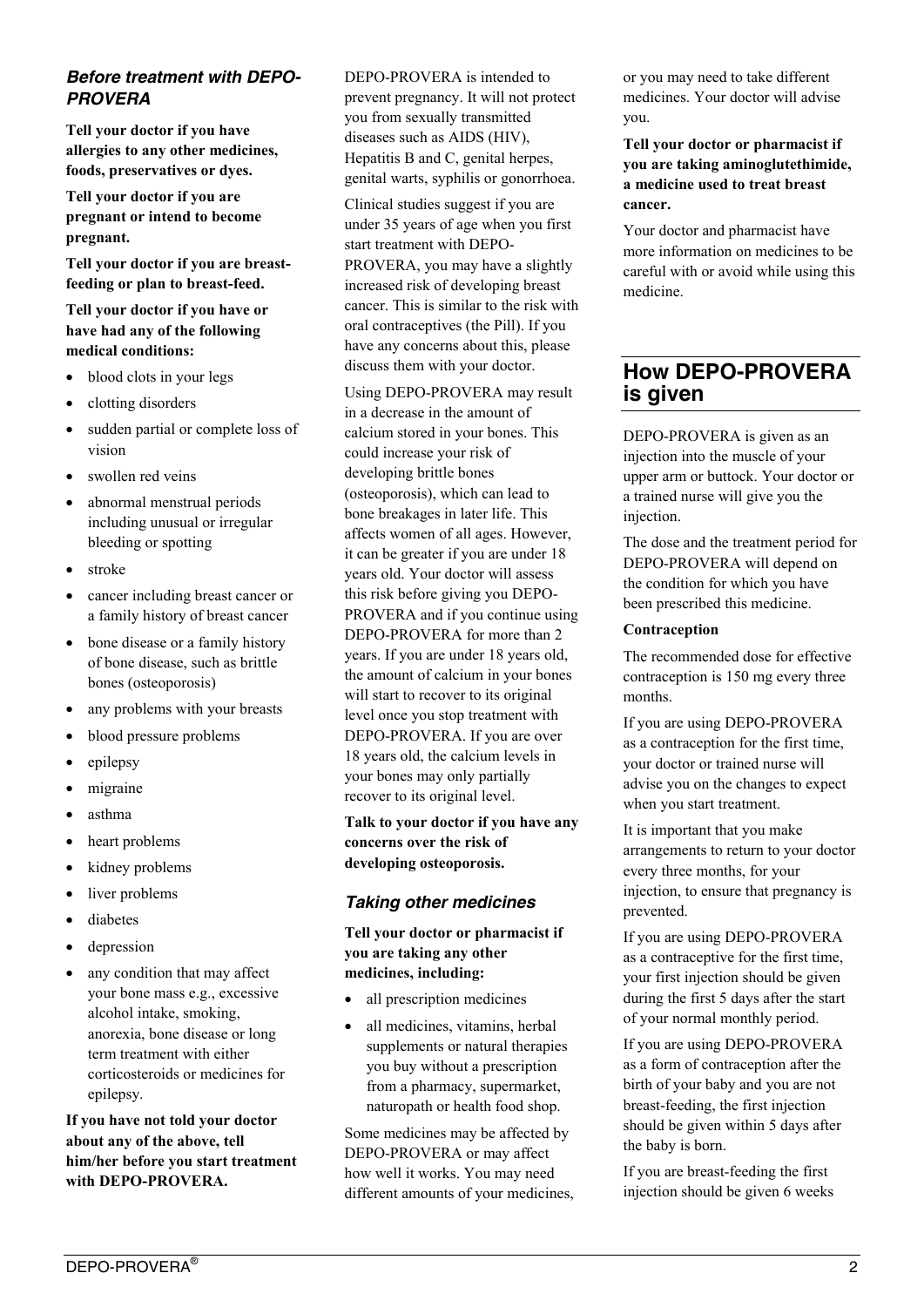after the baby was born, after your doctor has checked that you are not pregnant.

If you are switching from another form of contraception, then DEPO-PROVERA should be given in a way that ensures you have continuous contraceptive cover. For example, patients switching from the oral contraceptive pill should have their first DEPO-PROVERA injection within 7 days after taking the last active pill.

If you miss a scheduled injection, your doctor will need to check that you are not pregnant before giving you another injection.

#### **Endometriosis**

The usual dosage is either 50 mg weekly or 100 mg every two weeks. Treatment for endometriosis is usually for at least 6 months.

#### **Endometrial and Renal Cancer**

The initial dose range is 500 to 1000 mg per week.

If you respond to treatment and your condition is stable, a maintenance dose of 500 mg a week or less may be possible.

Your doctor will determine how much you will receive and how long you should continue to receive the injections.

#### **Breast Cancer**

The usual dosage for breast cancer is 500 mg to 1000 mg daily for 28 days.

If you respond to treatment, a dose of 500 mg twice weekly may be given.

Your doctor will determine how much you will receive and how long you should continue to receive the injections.

## *If you use too much (overdose)*

**Immediately telephone your doctor or Poisons Information Centre (telephone 0800 POISON or 0800 764 766) for advice, or go to Accident and Emergency at the nearest hospital, if you think that** 

#### **you or anyone else may have been given too much DEPO-PROVERA.**

**Do this even if there are no signs of discomfort or poisoning.**

You may need urgent medical attention.

Overdose is unlikely as treatment will be given by your doctor or a health professional. Ask your doctor or pharmacist if you have any concerns.

## **While you are being treated with DEPO-PROVERA**

## *Things you must do*

**If you become pregnant while using DEPO-PROVERA, tell your doctor.**

**If you have a sudden partial or complete loss of vision or sudden onset of double vision or migraine while you are using DEPO-PROVERA, tell your doctor immediately.**

**If you are about to be started on any new medicine, remind your doctor and pharmacist that you are being treated with DEPO-PROVERA.**

**Tell any other doctors, dentists, and pharmacists who treat you that you are are being treated with DEPO-PROVERA, particularly if you are about to have any pathology tests (e.g., blood or urine tests).** 

DEPO-PROVERA may interfere with the results.

Do not use DEPO-PROVERA to treat any other complaints unless your doctor tells you to.

Do not give your medicine to anyone else, even if they have the same condition as you.

Do not stop using your medicine or lower the dosage without checking with your doctor.

## *Things to be careful of*

## **Be careful driving or operating machinery until you know how DEPO-PROVERA affects you.**

DEPO-PROVERA generally does not cause any problems with your ability to drive a car or operate machinery. However, DEPO-PROVERA may cause dizziness, drowsiness or fatigue in some people. Make sure you know how DEPO-PROVERA affects you.

# **Side effects**

## **Tell your doctor or pharmacist as soon as possible if you do not feel well during or after treatment with DEPO-PROVERA.**

All medicines can have side effects. Sometimes they are serious, most of the time they are not. However, you may need medical treatment if you get certain side effects.

## **Ask your doctor or pharmacist to answer any questions you may have.**

Most women using DEPO-PROVERA for contraception experience changes in their normal monthly period. This includes irregular or unpredictable bleeding or spotting, or rarely, heavy or continuous bleeding. If abnormal bleeding continues or is severe, see your doctor immediately.

With continued use of DEPO-PROVERA, it is usual for vaginal bleeding to decrease. Your periods may stop completely.

When you stop treatment with DEPO-PROVERA, your periods will return. However, this may take up to 18 months. Most women find that it takes about 10 months after their last injection to become pregnant. The length of time that you use DEPO-PROVERA does not affect the time it takes for you to become pregnant. If you do not wish to become pregnant after you stop treatment with DEPO-PROVERA, you or your partner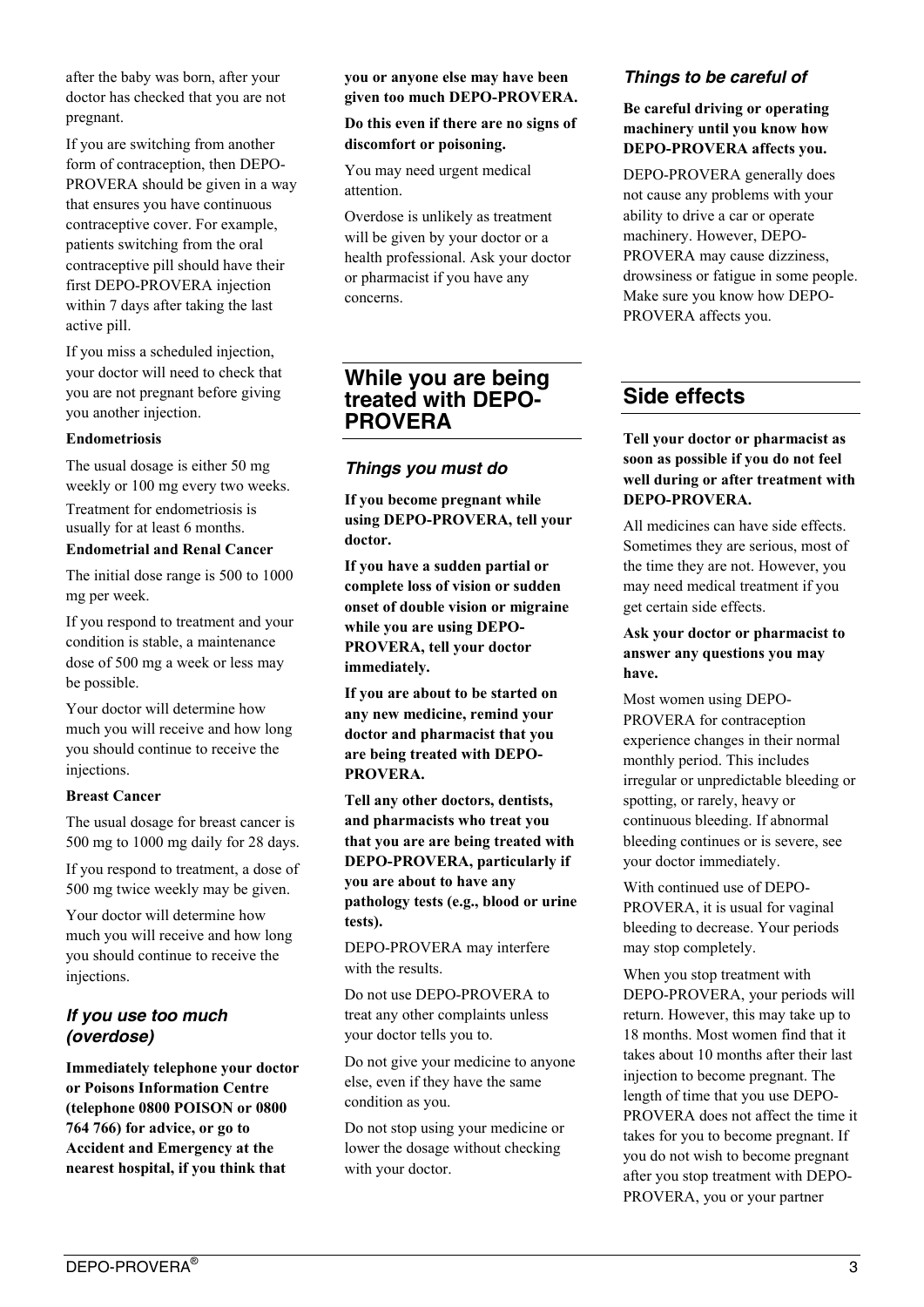should use another form of contraception.

A reduction in the amount of calcium stored in your bones leading to brittle bones (osteoporosis) or fractures may occur. Talk to your doctor if you have any concerns over the risk of developing osteoporosis.

### **Tell your doctor or pharmacist if you notice any of the following and they worry you:**

- nervousness
- euphoria
- loss of concentration
- trouble sleeping
- drowsiness or sleepiness
- fatigue
- depression
- dizziness
- headache
- tremor or shaking
- hives, rash or itching
- acne
- excessive hair growth
- unusual hair loss or thinning
- sweating
- nausea
- vomiting
- diarrhoea
- constipation
- dry mouth
- breast tenderness, pain or secretions
- changes in vaginal secretions
- irregular vaginal bleeding or spotting
- lack of menstrual periods
- weight changes (increase or decrease)
- high fever
- abdominal pain, bloating or discomfort
- decreased libido or the inability to climax
- backache
- leg cramps
- joint pain
- pelvic pain
- pain and inflammation of the vagina
- swelling or puffiness
- change in facial shape (round appearance)
- fluid retention
- hot flushes
- change in appetite
- generally feeling unwell
- impotence (in men being treated for cancer).

#### **Tell your doctor as soon as possible if you notice the following:**

- confusion
- yellowing of the skin and eyes
- abnormal liver function test
- changes in body fat (e.g., an increased amount of fat in the upper back, neck, breast, and trunk, and loss of fat from the legs, arms, and face
- pain, tenderness, lump, indentation, thinning of the skin, inflammation or abscess formation at the injection site.

#### **Tell your doctor immediately or go to Accident and Emergency at your nearest hospital, if you notice any of the following:**

- sudden signs of allergy such as rash, itching or hives on the skin, swelling of the face, lips, tongue or other parts of the body, shortness of breath, wheezing or trouble breathing
- sharp chest pain or coughing up blood
- weakness or numbness in your arms or legs
- fainting
- severe headaches or changes in speech or vision, loss of coordination, slurred speech, shortness of breath, chest pain, numbness heat or painful swelling in the arms or legsswollen or tender veins
- sudden, painless loss of vision in one eye as a result of blood clots in the retina at the back of the eye
- sudden onset of migraine
- severe abdominal pain
- increase in heart rate
- abnormal heart beat
- seizures
- vision problems.

These may be signs of a serious side effect. You may need urgent medical attention. Serious side effects are rare.

Some side effects (e.g, increase in blood pressure, increases in white blood cells and blood platelet count, osteoporosis) can only be found when your doctor does tests from time to time to check your progress.

**Tell your doctor or pharmacist if you notice anything that is making you feel unwell.**

**Do not be alarmed by this list of possible side effects. You may not experience any of them.**

## **After treatment with DEPO-PROVERA**

## *Storage*

Normally you should take your DEPO-PROVERA straight from the pharmacy to your doctor.

If, for any reason you take your DEPO-PROVERA home, always ensure that it is stored in a place where children cannot reach it.

It is important to store your DEPO-PROVERA in a safe place that is cool and dry (below 25°C).

**Do not leave your DEPO-PROVERA in a car.**

**Do not store DEPO-PROVERA or any other medicine in the bathroom or near a sink.**